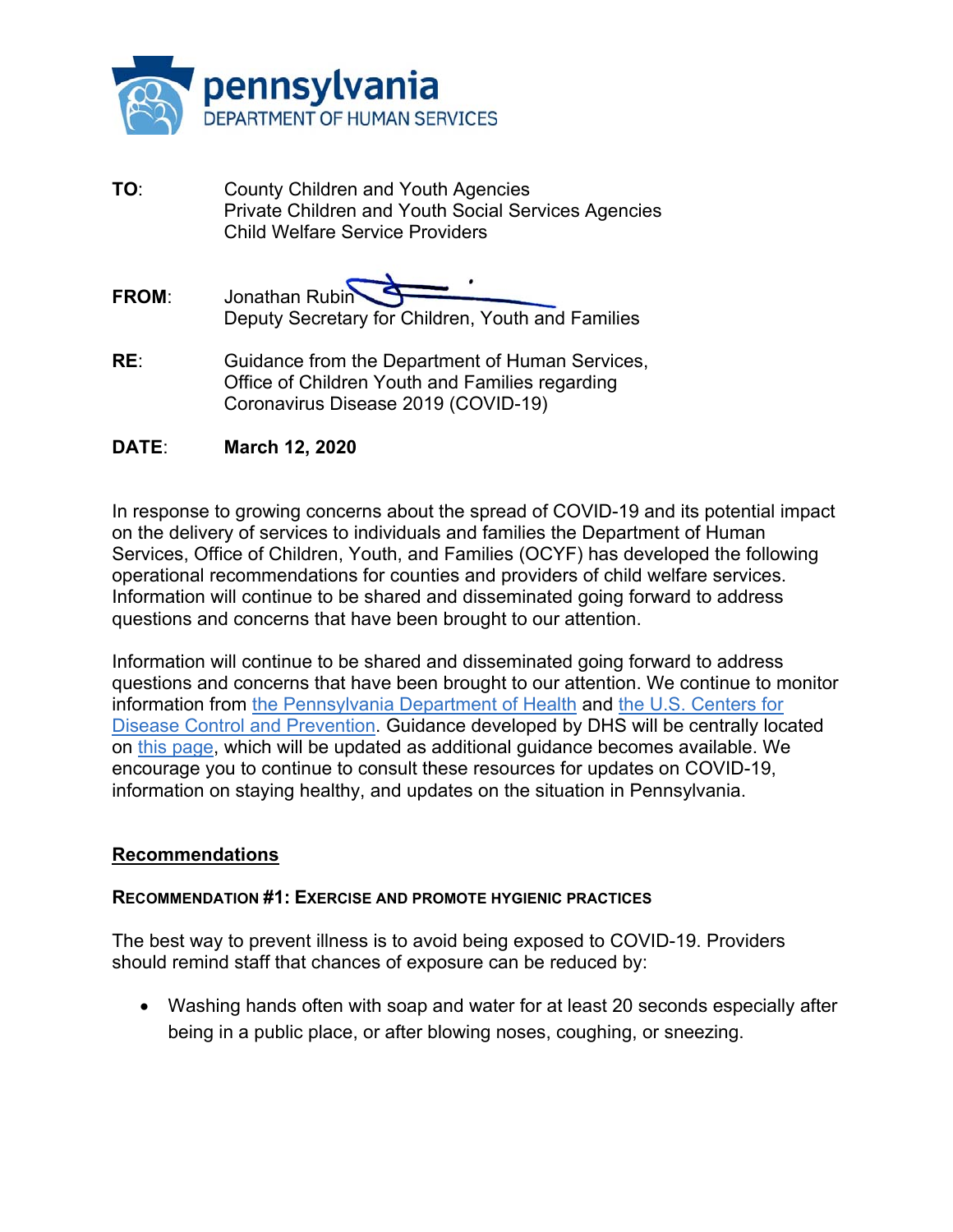- Using a hand sanitizer that contains at least 60% alcohol if soap and water is not readily available. People should cover all surfaces of hands and rub them together until they feel dry.
- Avoiding touching eyes, nose, and mouth with unwashed hands.
- Covering mouths and noses with a tissue when coughing or sneezing or using the inside of their elbow.
- Cleaning AND disinfecting frequently touched surfaces daily. This includes tables, doorknobs, light switches, countertops, handles, desks, phones, keyboards, toilets, faucets, and sinks.
- $\bullet$  If sick, stay home.

## **RECOMMENDATION #2: REVIEW YOUR AGENCY BACK-UP PLAN AND INFECTION CONTROL PROCEDURES**

All counties and providers are strongly encouraged to:

- Review internal infection control protocols and emergency backup plans for events in which a provider does not have adequate staffing to meet individuals' health and safety needs.
- Evaluate staff adherence to provider infection control protocols.
- Evaluate capacity to implement emergency backup plans in the event staffing is impacted by the COVID-19 virus.

For questions or technical assistance related to emergency plans, counties and providers may contact the appropriate regional office.

| <b>Central Regional Office</b><br>Phone: 717-772-7702 | <b>Northeast Regional Office</b><br>Phone: 570-963-4376 |
|-------------------------------------------------------|---------------------------------------------------------|
|                                                       |                                                         |
| <b>Southeast Regional Office</b>                      | <b>Western Regional Office</b>                          |
| Phone: 215-560-2249                                   | Phone: 412-565-5728                                     |

# **OCYF Regional Office Contact Information**

### **RECOMMENDATION #3: REPORT ALL SUSPECTED CASES OF COVID-19 TO OCYF**

For OCYF to be responsive to the needs related to COVID-19, timely information from the county and provider community is essential. Staff should follow Department of Health (DOH) guidance for evaluation, testing, and reporting related to staff or a beneficiary suspected of having COVID-19 available here. If staff or a person for whom you provide services is suspected to have COVID-19 or tests presumptively positive for COVID-19, please notify the appropriate regional office.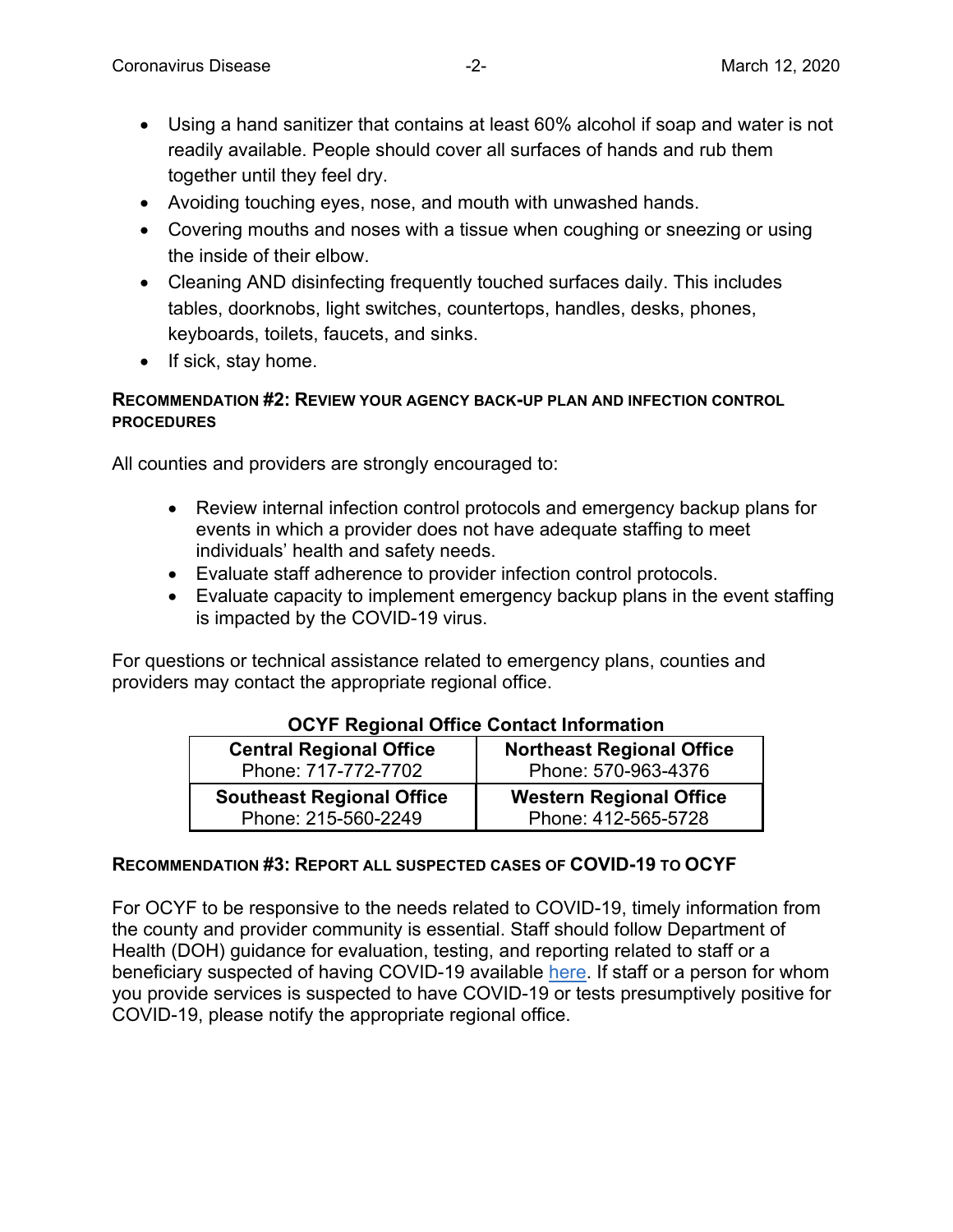#### **RECOMMENDATION #4: CONTACT OCYF BEFORE MAKING ANY CHANGES TO YOUR BUSINESS PRACTICE WHENEVER POSSIBLE**

It is strongly recommended that county child welfare agencies and providers contact OCYF before making any changes to their business practices in response to COVID-19. Examples of changes in business practices include, but are not limited to:

- Suspending services at a service location or temporarily closing programs.
- Reducing or eliminating the provision of placement for children or youth in a program.
- Closing county offices.

OCYF is monitoring the COVID-19 situation closely and is prepared to modify expectations for compliance on a case-by-case basis should emergency conditions present. By contacting OCYF, providers may be able to implement the most effective strategy for maintaining continuity of operations during the COVID-19 outbreak.

Providers may contact the appropriate regional office to notify OCYF of a proposed change in business practice and/or seek guidance related to a proposed change.

#### **RECOMMENDATION #5: DOCUMENT WHAT ACTIONS WERE TAKEN AND MAINTAIN EVIDENCE FOR WHY ACTIONS WERE TAKEN**

Counties and providers should document any changes to their operations and expenses incurred related to operations as a result of COVID-19 and maintain evidence to support why the changes were made. Doing so will help demonstrate the basis for an action in the event that the appropriateness of the action is questioned after COVID-19 is contained and operations return to normal. It will also support any changes that may need to be made and substantiate submitted claims for services rendered in an alternative manner due to a COVID-19 outbreak.

OCYF will provide technical assistance with the kind of evidence that should be maintained when counties or providers contact OCYF in accordance with Recommendation #4. In general, evidence that should be maintained includes, but is not limited to:

- **Orders or notices from local authorities**. Example: County Health Department *A* imposes a restriction on public gatherings of more than 20 people, forcing Provider *B* to close its vocational program for one week. Provider *B* should retain the official notice from County Health Department *A* as evidence to support the closure.
- **Correspondence and other records demonstrating inability to meet required staffing ratios or response times.** Example: Provider *A*'s employees are unable to report to work due to COVID-19-related reasons. Provider *A* attempts to secure temporary staff from three staffing agencies, but each agency reports that they too are experiencing staff shortages. As a result, Provider *A* is out of compliance with required